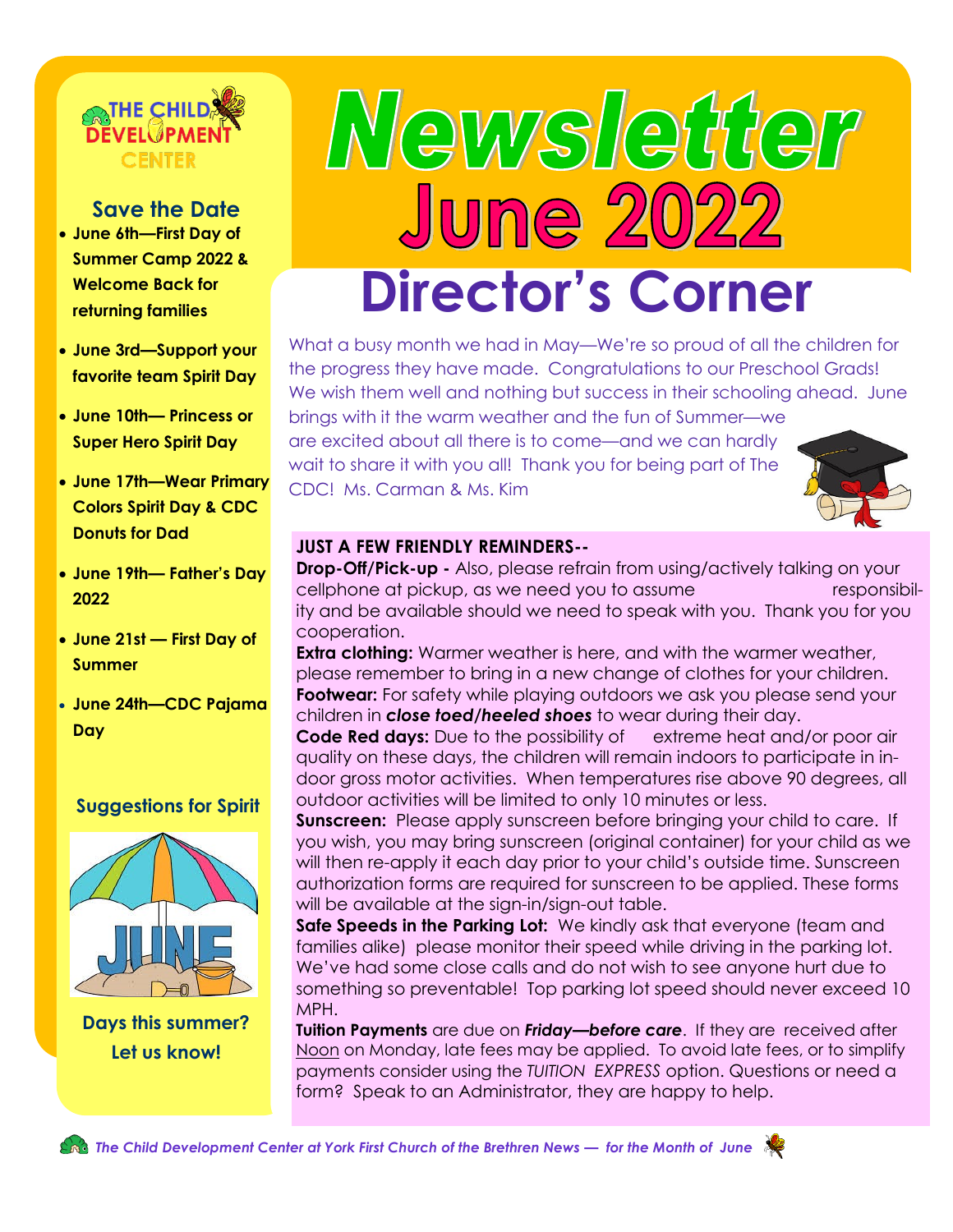**P A G E 2**

### **You can try these fun songs out at home…**



**Thank You, Dad** Sung to: "Jingle Bells"

Thank you, Dad Thank you, Dad Thanks for loving me. Hugs and kisses, hugs and kisses, Comes to you from me.

Thank you, Dad Thank you, Dad You are such a friend. On this day I'd like to say, On you I can depend.

 $\mathbf{h}$ 



"Are You Sleeping?" I see sea shells by the sea shore. Sky so blue, Starfish too, All the boys and girls play On a hot and sunny day. Summer's here. Summer's here.



Our fathers and special guys in our lives hold special places in our hearts so we want to take some time to celebrate them too. Please help us celebrate with some *Donuts for Dad & Dudes* on Friday, June 17th from 6:30am—9:00am, at drop-off.

A variety of donuts, your choice of coffee, milk, or juice will be available. We hope you'll set aside a little time to grab a snack on us to enjoy.





## **Water Day Schedules Every Monday— Snails**

**Classroom Every Tuesday—Crickets &** 

**Grasshoppers Every Wednesday— Inchworms Classroom Every Thursday— Infant Classrooms Every Friday — Butterfly and Dragonfly Classrooms Each Tuesday & Thursday — Camp Swim Days** 

Summer Water Days will begin the week of June 20th! Each class will have their own day to play in the water. We have a variety of water toys, as well as sprinklers that our children will be able to explore and cool off in!

**Please bring in (labeled with First & Last** 

**name):**

- -Water /
- Outdoor-Shoes
- -Bathing suit

-Towel

- and if not already at the CDC, Sunscreen.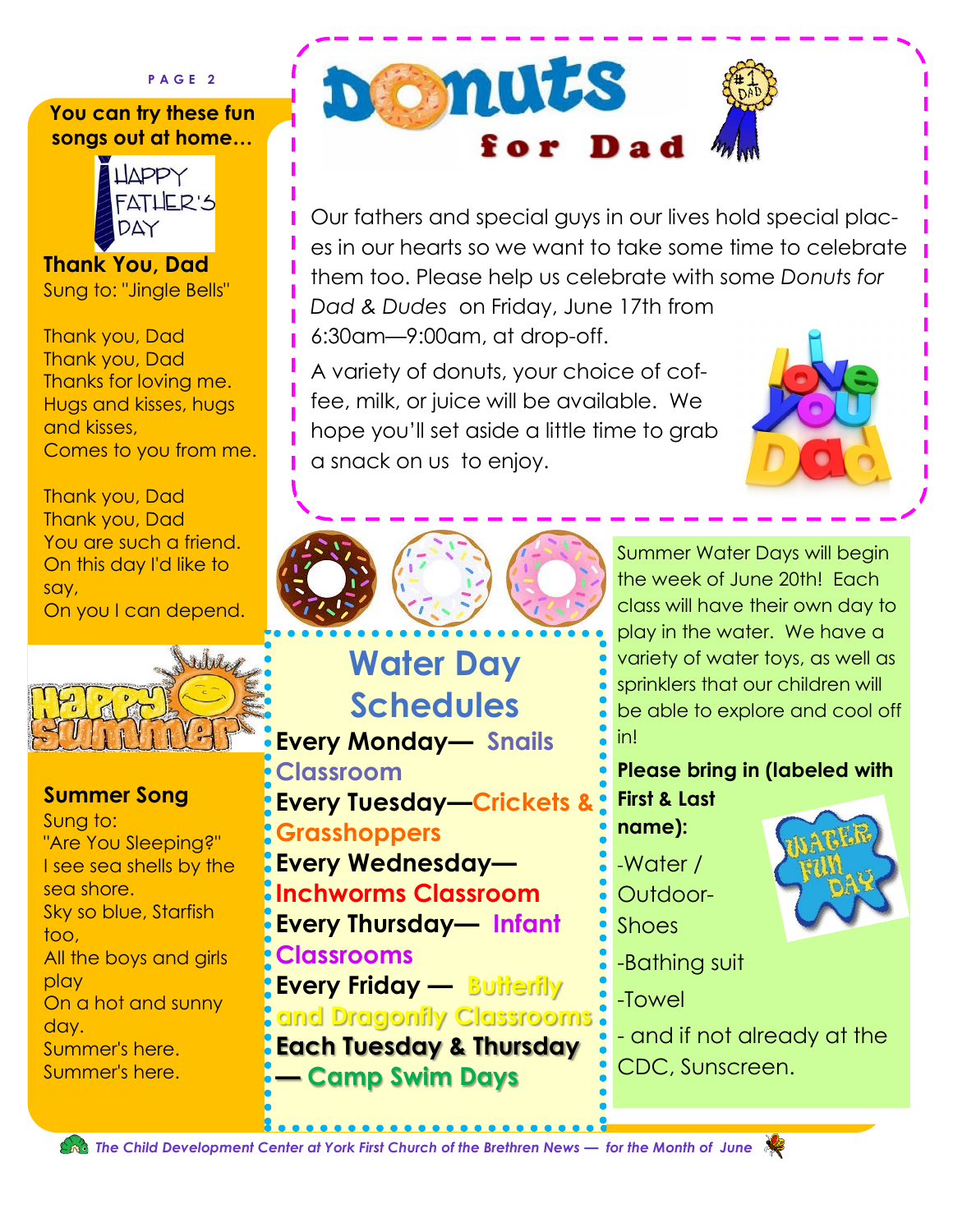# **Parent Partnership Committee**

Our Parent Partnership Committee (also known as the PPC) wants to engage our families in new events and opportunities to get to know one another. Members of our PPC will help plan fun events and get involved more around the center! You too can become a participant, and be as involved as you are able, ALL ARE WELCOME! Keep your eye out for communications about our next bi-monthly meetings, as they will resume in August! - Reach out to Ms. Carman or Ms. Kim with any questions until then!



**P A G E 3**

**CLASSROOM EMAIL ADDRESSES** Office Phone: (717)757.6390 **@1stchurchcdc** on Social Media Ms. Carman— Director@1stchurchcdc.org Ms. Kim— assistantdirector@1stchurchcdc.org **Infant 1 "Caterpillars" = caterp lars@1stchurchcdc.org Infant 2 "Rollie Pollies" rolliepollies@1stchurchcdc.org Infant 3 "Ladybugs" = ladybugs@1stchurchcdc.org Young Toddlers "Snails" = snails@1stchurchcdc.org Older Toddlers "Fireflies" = fireflies@1stchurchcdc.org 2— Year Olds "Inchworms" inchworms@1stchurchcdc.org 3— Year Olds "Crickets" crickets@1stchurchcdc.org 4— Year Olds "Grasshoppers" grasshoppers@1stchurchcdc.org 5—Year Olds " Dragonflies" dragonflies@1stchurchcdc.org PreK Room " Butterflies" Butterflies@1stchurchcdc.org School Age/Camp "Praying Mantis"** 



**CDC Board Contact = Board@1stchurchcdc.org**. . . . . . . . . . . . . . . . .

## **\*\* Making Referrals Pay You\*\*** *What is the referral program all about?*

me to Summer at The CDC!

The referral program is only for our current families… When our current families tell others about their CDC experiences it means a lot. So, when the referrals come in to enroll the referring family will receive a tuition credit - simple as that. What an easy way to save

a lot of money on your own bill! Questions? Contact Ms. Carman or Ms. Kim 717.757.6390



 In May we took an entire week to celebrate our terrific teachers—it was so very much appreciated and of course, it was certainly well deserved! The administration and the CDC Board would like to thank all of the parents and families who helped contribute to making Teacher Appreciation Week so amazing for our teachers. Your time, thoughtful gifts and contributions were beyond wonderful. We vv wanted to tell you all how much we genuinely appreciat-

ed it all!





 *The Child Development Center at York First Church of the Brethren News — for the Month of June* 



we don't do